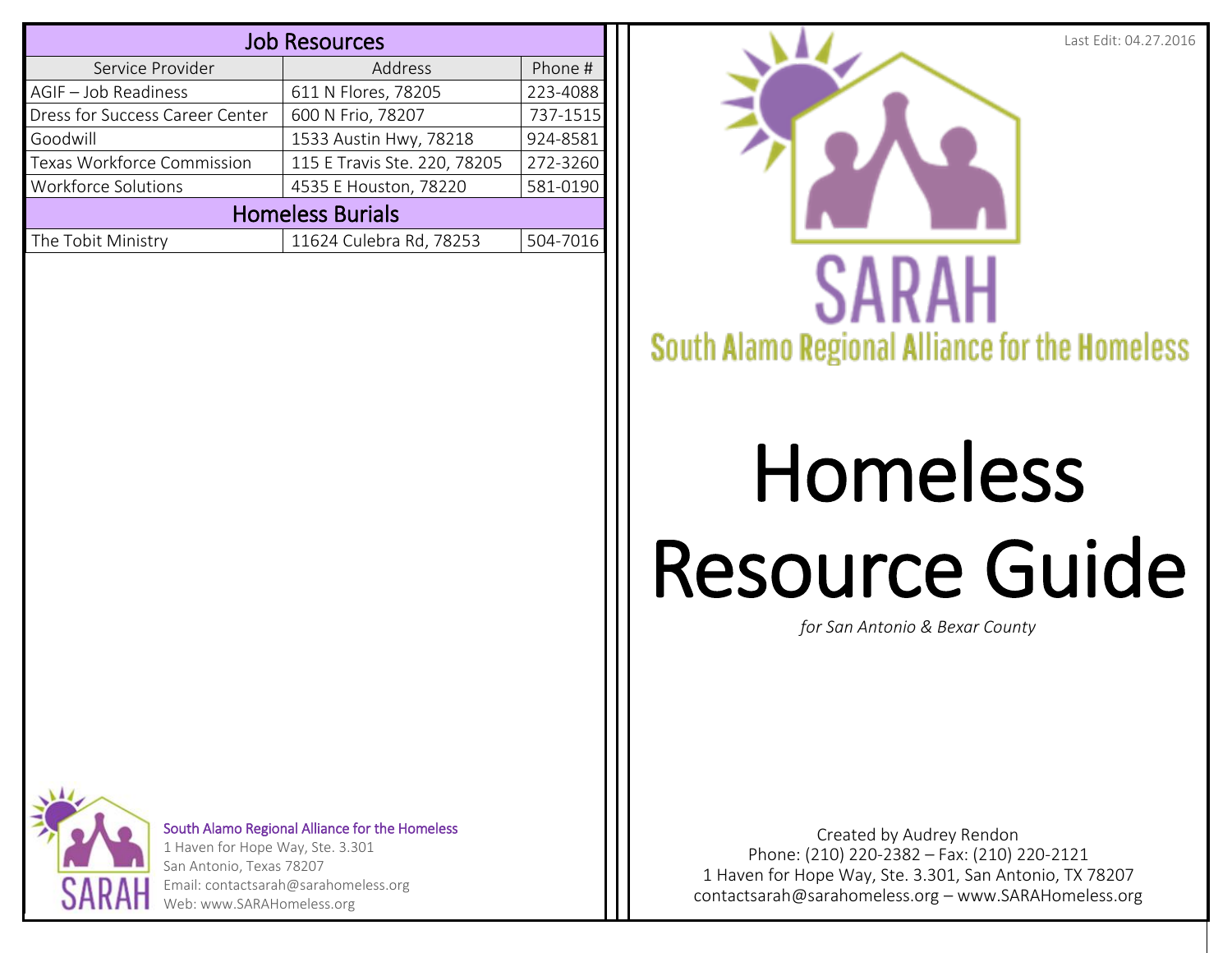| <b>Helplines &amp; Hotlines</b>                                  |                          |  |                  |  |
|------------------------------------------------------------------|--------------------------|--|------------------|--|
| City Helpline                                                    | Phone #                  |  |                  |  |
| Emergency: Police-Fire-Ambulance                                 | 911                      |  | Bish             |  |
| Non-Emergency: Police                                            | 207-7273                 |  | Cen              |  |
| Downtown Bicycle Patrol                                          | 207-7764                 |  | Con              |  |
| 2-1-1 Texas / United Way                                         | 211                      |  | by a             |  |
| San Antonio City Call Service                                    | 311                      |  | I Ca             |  |
| Crime Stoppers                                                   | 411                      |  | San              |  |
| Rape Crisis Center (24/7)                                        | 349-7273                 |  | <b>WIC</b>       |  |
| Crisis & Substance Use Hotline/CHCS                              | 223-7233                 |  |                  |  |
| IMPACT Team, SAFD-MIH                                            | 563-6827                 |  | <b>BEA</b>       |  |
| Mobile Integrated Healthcare                                     | 560-8270                 |  | Cen              |  |
| HOPE Team (SAPD)                                                 | 508-3306                 |  | Muj              |  |
| Homeless Outreach Positive Encounters                            | 508-4210                 |  | $SA-$            |  |
| VIA Bus Metro Office                                             | 362-2000                 |  | <b>THR</b>       |  |
| Alcoholics Anonymous (AA)                                        | 821-6325                 |  | Cen              |  |
| <b>American Red Cross</b>                                        | 828-6235                 |  |                  |  |
| H.O.W. Foundation Rehab Center                                   | 333-2100 or 800-354-7370 |  |                  |  |
| <b>Texas Hotline</b>                                             | Phone #                  |  | Cris             |  |
| Texas Runaway                                                    | 888-580-4357             |  | San              |  |
| <b>Texas Abuse Connection</b>                                    | 800-252-5400             |  |                  |  |
| Legal Hotline for Older Texans                                   | 800-622-2520             |  | Alpl             |  |
| <b>National Hotlines</b>                                         | Phone #                  |  | Cro:             |  |
| <b>FEMA</b>                                                      | 800-621-3362             |  | Deb              |  |
| Elder Abuse                                                      | 800-252-5400             |  | Opi              |  |
| Stand up for Kids                                                | 888-365-4543             |  | Pay              |  |
| <b>LGBT National Hotline</b>                                     | 888-843-4564             |  | Res <sup>-</sup> |  |
| Narcotics Anonymous                                              | 800-221-9091             |  | Deto             |  |
| National Sexual Assault Hotline                                  | 800-656-HOPE (4673)      |  | $SA -$           |  |
| National Domestic Violence Hotline                               | 800-799-7233             |  | $SA -$           |  |
| National Homeless Veteran Hotline                                | 877-424-3838             |  | $SA -$           |  |
| National Human Trafficking Hotline                               | 888-373-7888             |  | The              |  |
| National Suicide Prevention Lifeline                             | 800-273-8255             |  | Care             |  |
|                                                                  |                          |  | Outŗ             |  |
|                                                                  |                          |  | The              |  |
|                                                                  |                          |  | Volı             |  |
| $\overline{2}$<br>South Alamo Regional Alliance for the Homeless |                          |  |                  |  |

| <b>Medical Services</b>                        |                                |          |  |  |  |  |
|------------------------------------------------|--------------------------------|----------|--|--|--|--|
| Clinic                                         | Address                        | Phone    |  |  |  |  |
| Bishop Ernest T. Dixon Clinic                  | 1954 E. Houston #201,78207     | 527-1500 |  |  |  |  |
| Centro Med-Haven for Hope                      | 1 Haven for Hope Way, 78207    | 220-2330 |  |  |  |  |
| <b>CommuniCare Clinics</b>                     | General, Dental, Optical,      | 233-7000 |  |  |  |  |
| by apt only, call for locations                | OB/Gyn & Pediatrics Services   |          |  |  |  |  |
| I Care-Haven for Hope                          | 1 Haven for Hope Way, 78207    | 220-2370 |  |  |  |  |
| San Antonio Christian Dental                   | 1 Haven for Hope Way, 78207    | 220-2300 |  |  |  |  |
| <b>WIC Clinics</b>                             | Call for nearest locations     | 207-4906 |  |  |  |  |
|                                                | <b>HIV/AIDS Services</b>       |          |  |  |  |  |
| <b>BEAT AIDS</b>                               | 1017 N. Main #200,78212        | 212-2266 |  |  |  |  |
| Centro del Vida                                | 2711 Palo Alto Rd, 78211       | 261-3613 |  |  |  |  |
| Mujeres Unidas, Inc                            | 307 E. Evergreen St, 78212     | 738-3393 |  |  |  |  |
| <b>SA-AIDS Foundation</b>                      | 333 S. Hackberry, 78203        | 225-4715 |  |  |  |  |
| THRIVE, Alamo Area Resource                    | Locations vary, call agency or | 625-7210 |  |  |  |  |
| Center                                         | text zip code-566948(Knowlt)   |          |  |  |  |  |
| <b>Mental Health</b>                           |                                |          |  |  |  |  |
| Crisis Care Center                             | 601 N. Frio, 78207             | 223-7233 |  |  |  |  |
| San Antonio Clubhouse                          | 4126 San Luis St, 78237        | 798-1619 |  |  |  |  |
|                                                | <b>Substance Abuse</b>         |          |  |  |  |  |
| Alpha Home                                     | 300 E. Mulberry Ave, 78212     | 735-3822 |  |  |  |  |
| Crosspoint, Inc.                               | 301 Yucca, 78203               | 225-0864 |  |  |  |  |
| Deborah's House                                | 230 E. Travis St, 78205        | 226-8341 |  |  |  |  |
| <b>Opioid Addiction Recovery</b>               | 601 N Frio, 78207              | 731-1320 |  |  |  |  |
| Pay it Forward Ministries                      | 1 Haven for Hope Way, 78207    | 212-2926 |  |  |  |  |
| Restoration Center, CHCS                       | 601 N Frio, 78207              | 246-1360 |  |  |  |  |
| Detoxing, Sobering, Outpatient                 |                                |          |  |  |  |  |
| SA - Council of Alcohol & Drug                 | 7500 Hwy 90 Ste. 100,78227     | 225-4741 |  |  |  |  |
| SA - NW Treatment Center                       | 3615 Culebra Road, 78228       | 314-6473 |  |  |  |  |
| SA-Treatment Center                            | 3701 W. Commerce, 78207        | 434-0531 |  |  |  |  |
| The Courtyard                                  | 1 Haven for Hope Way, 78207    | 261-1483 |  |  |  |  |
| Care clinic, In-House Wellness,                |                                |          |  |  |  |  |
| Outpatient, PATH                               |                                |          |  |  |  |  |
| The Salvation Army men only                    | 1324 S. Flores, 78204          | 223-6877 |  |  |  |  |
| Volunteers of America, LIGHT                   | 6487 Whitby Road, 78240        | 558-0731 |  |  |  |  |
| South Alamo Regional Alliance for the Homeless |                                |          |  |  |  |  |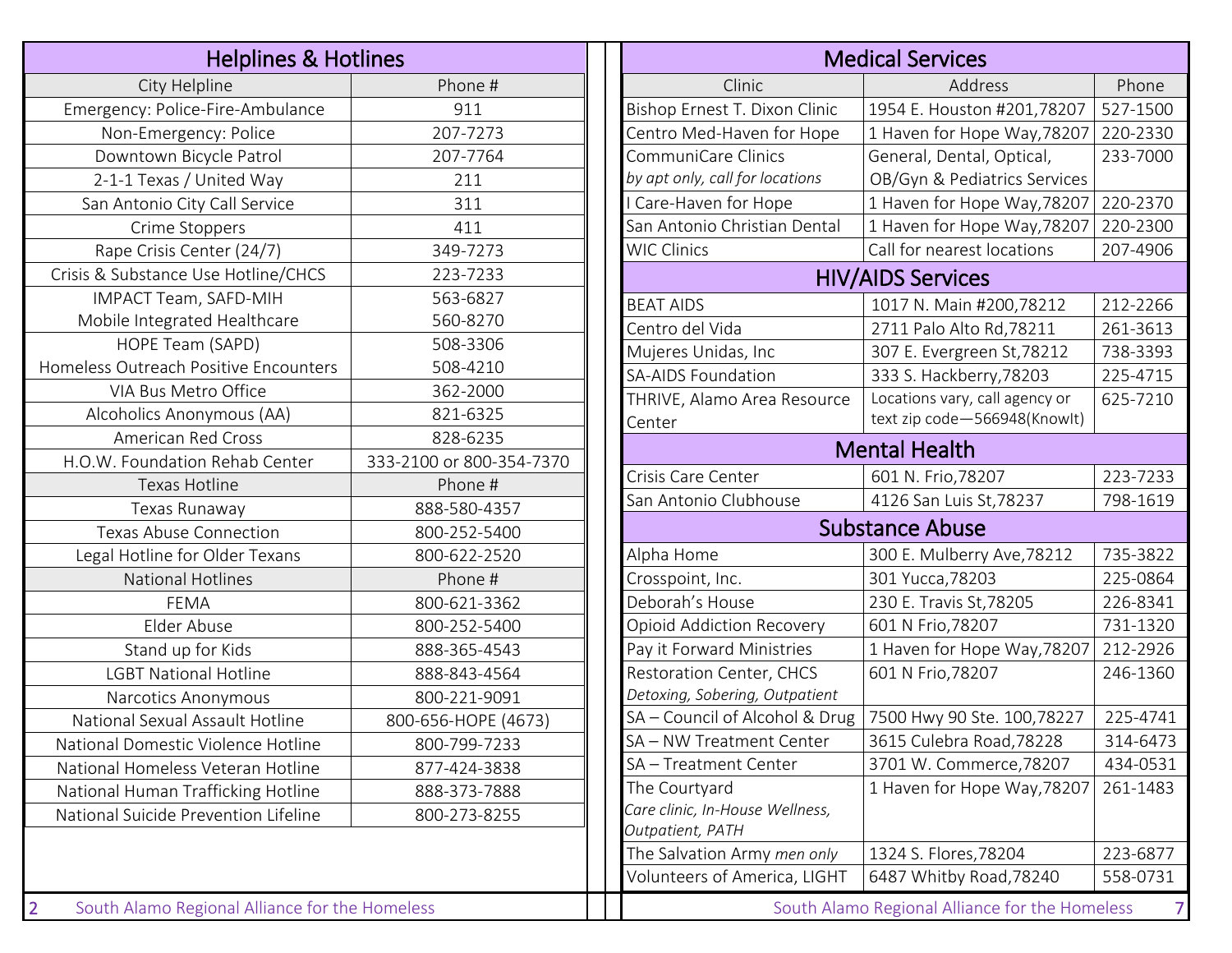|                                                     | <b>Legal Assistance</b>                        |              |                                                  |                                                        | <b>Emergency Shelters</b>                      |                |
|-----------------------------------------------------|------------------------------------------------|--------------|--------------------------------------------------|--------------------------------------------------------|------------------------------------------------|----------------|
| Caritas Legal Aid Program                           | 202 W. French Pl, 78212                        | 222-1294     |                                                  | Shelter Provider                                       | Address                                        | Phone          |
| Catholic Charities Immigration                      | 1801 W Cesar Chavez, 78207                     | 433-3256     |                                                  |                                                        | All                                            |                |
| St. Mary's Legal Aid                                | 2507 NW 36 <sup>th</sup> St, 78228             | 431-2596     |                                                  | Haven for Hope                                         | 1 Haven for Hope Way, 78207                    | 220-2100       |
| Texas Rio Grande Legal Aid                          | 1111 N Main, 78212                             | 212-3700     |                                                  |                                                        | Women & Single Mothers                         |                |
|                                                     | <b>Support Services</b>                        |              |                                                  | Battered Women/Children's                              | 7911 Broadway, 78209                           | 733-8810       |
| <b>Baptist Family Child Services</b>                | 4415 Piedras, 78228                            | 733-7832     |                                                  | Guadalupe Home                                         | 1223 S. Trinity, 78207                         | 476-0707       |
| Catholic Charities Counseling                       | 231 W Commerce, 78205                          | 377-1133     |                                                  | Salvation Army Hope Center                             | 515 W. Elmira, 78212                           | 352-2046       |
| Christian Hope Resource Center                      | 321 N Gen McMullen, 78237                      | 732-3776     |                                                  |                                                        | <b>Families</b>                                |                |
| Christian Hope Resource Center                      | 321 N Gen McMullen, 78237                      | 732-3776     |                                                  | Salvation Army Hope Center                             | 515 W. Elmira, 78212                           | 352-2046       |
| Teen parenting class, counseling                    |                                                |              |                                                  | <b>Strong Foundation Ministries</b>                    | 414 N. Hackberry St, 78202                     | 641-4357       |
| Chrysalis Ministries                                | 503 San Pedro, 78212                           | 299-4520     |                                                  |                                                        | Men                                            |                |
| for formerly incarcerated                           |                                                |              |                                                  | Living Stones                                          | 1306 N Hackberry, 78202                        | 472-1415       |
| Foster Youth Justice                                | Legal assistance for foster youth 888/313-3688 |              |                                                  | Salvation Army Dave Coy                                | 226 Nolan, 78202                               | 226-2291       |
| Legal Aid for Youth (TRLA)                          | 1111 N Main, 78212                             | 212-3784     |                                                  | San Antonio Rescue Mission                             | 907 E Quincy St, 78215                         | 222-9736       |
| Project Monarch                                     | 601 N Frio, 78207                              | 261-3777     |                                                  |                                                        | Youth                                          |                |
| victims of sexual violence                          |                                                |              |                                                  | Boysville                                              | 8555 E Loop 1604,78109                         | 659-5275       |
| <b>REACH</b>                                        | 7300 Blanco, Ste. 606,78216                    | 733-8100     |                                                  | George Gervin Basic Center                             | 511 Yucca St, 78220                            | 532-3948       |
| Stand up for Kids                                   | Food, hygiene, transportation,                 | 888/365-4543 |                                                  | *girls only, 12-17yo                                   |                                                |                |
|                                                     | clothing, apartment support                    |              |                                                  | R.E.A.C.H.                                             | 7300 Blanco, Ste. 606, 78216                   | 733-8100       |
| THRIVE-LGBT Support                                 | 1 Haven for Hope Way, 78207                    | 212-2935     |                                                  | St. Jude's Children's Ranch                            | 652 Old Bear Creek, 78132                      | 830/629-0659   |
|                                                     | Youth                                          |              |                                                  | The Bridge Shelter                                     | 3103 W Ave, 78213                              | 340-7933       |
|                                                     | <b>Veterans Services</b>                       |              | The Children's Shelter<br>2939 W Woodlawn, 78228 |                                                        |                                                | 212-2500       |
| AGIF-Veteran Outreach                               | 611 N Flores, 78205                            | 447-0120     |                                                  |                                                        | <b>Homeless Day Centers</b>                    |                |
| Alamo Area Community                                | 4100 E Peidras, 78228                          | 731-8030     |                                                  | Catholic Worker House                                  | 626 Nolan, 78202                               | 224-7706       |
| locates apartments accepting VASH                   |                                                |              |                                                  | The Courtyard                                          | 1 Haven for Hope Way, 78207                    | 220-2350       |
| Audie L. Murphy Hospital                            | 7400 Merton Minter, 78229                      | 617-5300     |                                                  |                                                        | <b>Transitional/Permanent Housing</b>          |                |
| Bexar County-Veteran Services                       | 233 N Pecos Ste. 590,78205                     | 335-6737     |                                                  |                                                        | All                                            |                |
| Crosspoint, Inc- Veteran Rehab                      | 301 Yucca, 78203                               | 225-0864     |                                                  |                                                        |                                                |                |
| Family Endeavors-Housing                            | 535 Bandera Rd, 78228                          | 431-6466     |                                                  | Family Endeavors Fairweather   535 Bandera Road, 78228 |                                                | 208-5707       |
| Homeless Veteran Burial                             | Call for funeral service provider 800/344-6489 |              |                                                  | Grace House                                            | 7407 Hwy 90 W, 78227                           | 493-7884       |
| SA Coalition for Veterans                           | 8700 Tesoro Dr, 78217                          | 616-0885     |                                                  | Guadalupe Home *and/or pregnant                        | 1223 S. Trinity, 78207                         | 476-0707       |
| SAMMinistries-Housing                               | 5922 Blanco, 78216                             | 979-6188     |                                                  | Haven for Hope                                         | 1 Haven for Hope Way, 78207                    | 220-2100       |
| Veterans Health Clinic                              | 4201 Medical, 78229                            | 616-9915     |                                                  |                                                        | <b>Single Mothers</b>                          |                |
| Villa Serena Substance Abuse                        | 4455 Horizon Hill, 78229                       | 617-5300     |                                                  | THRIVE-A.A.R.C.*must have HIV/AIDS                     | 303 N. Frio, 78207                             | 625-7200       |
| Volunteers of America                               | 6487 Whitby Rd, 78240                          | 558-0731     |                                                  | Visitation House                                       | 945 W. Huisache, 78201                         | 735-6910       |
| 6<br>South Alamo Regional Alliance for the Homeless |                                                |              |                                                  | ADDx                                                   | South Alamo Regional Alliance for the Homeless | $\overline{3}$ |

| <b>Emergency Shelters</b>             |                                                |              |  |  |  |  |
|---------------------------------------|------------------------------------------------|--------------|--|--|--|--|
| Shelter Provider                      | Address                                        | Phone        |  |  |  |  |
| All                                   |                                                |              |  |  |  |  |
| Haven for Hope                        | 1 Haven for Hope Way, 78207                    | 220-2100     |  |  |  |  |
| Women & Single Mothers                |                                                |              |  |  |  |  |
| Battered Women/Children's             | 7911 Broadway, 78209                           | 733-8810     |  |  |  |  |
| Guadalupe Home                        | 1223 S. Trinity, 78207                         | 476-0707     |  |  |  |  |
| Salvation Army Hope Center            | 515 W. Elmira, 78212                           | 352-2046     |  |  |  |  |
|                                       | <b>Families</b>                                |              |  |  |  |  |
| Salvation Army Hope Center            | 515 W. Elmira, 78212                           | 352-2046     |  |  |  |  |
| <b>Strong Foundation Ministries</b>   | 414 N. Hackberry St, 78202                     | 641-4357     |  |  |  |  |
|                                       | Men                                            |              |  |  |  |  |
| Living Stones                         | 1306 N Hackberry, 78202                        | 472-1415     |  |  |  |  |
| Salvation Army Dave Coy               | 226 Nolan, 78202                               | 226-2291     |  |  |  |  |
| San Antonio Rescue Mission            | 907 E Quincy St, 78215                         | 222-9736     |  |  |  |  |
|                                       | Youth                                          |              |  |  |  |  |
| Boysville                             | 8555 E Loop 1604,78109                         | 659-5275     |  |  |  |  |
| George Gervin Basic Center            | 511 Yucca St, 78220                            | 532-3948     |  |  |  |  |
| *girls only, 12-17yo                  |                                                |              |  |  |  |  |
| R.E.A.C.H.                            | 7300 Blanco, Ste. 606, 78216                   | 733-8100     |  |  |  |  |
| St. Jude's Children's Ranch           | 652 Old Bear Creek, 78132                      | 830/629-0659 |  |  |  |  |
| The Bridge Shelter                    | 3103 W Ave, 78213                              | 340-7933     |  |  |  |  |
| The Children's Shelter                | 2939 W Woodlawn, 78228                         | 212-2500     |  |  |  |  |
|                                       | <b>Homeless Day Centers</b>                    |              |  |  |  |  |
| Catholic Worker House                 | 626 Nolan, 78202                               | 224-7706     |  |  |  |  |
| The Courtyard                         | 1 Haven for Hope Way, 78207                    | 220-2350     |  |  |  |  |
| <b>Transitional/Permanent Housing</b> |                                                |              |  |  |  |  |
| All                                   |                                                |              |  |  |  |  |
| Family Endeavors Fairweather          | 535 Bandera Road, 78228                        | 208-5707     |  |  |  |  |
| Grace House                           | 7407 Hwy 90 W,78227                            | 493-7884     |  |  |  |  |
| Guadalupe Home *and/or pregnant       | 1223 S. Trinity, 78207                         | 476-0707     |  |  |  |  |
| Haven for Hope                        | 1 Haven for Hope Way, 78207                    | 220-2100     |  |  |  |  |
| <b>Single Mothers</b>                 |                                                |              |  |  |  |  |
| THRIVE-A.A.R.C.*must have HIV/AIDS    | 303 N. Frio, 78207                             | 625-7200     |  |  |  |  |
| <b>Visitation House</b>               | 945 W. Huisache, 78201                         | 735-6910     |  |  |  |  |
| ADDx                                  | South Alamo Regional Alliance for the Homeless | 3            |  |  |  |  |